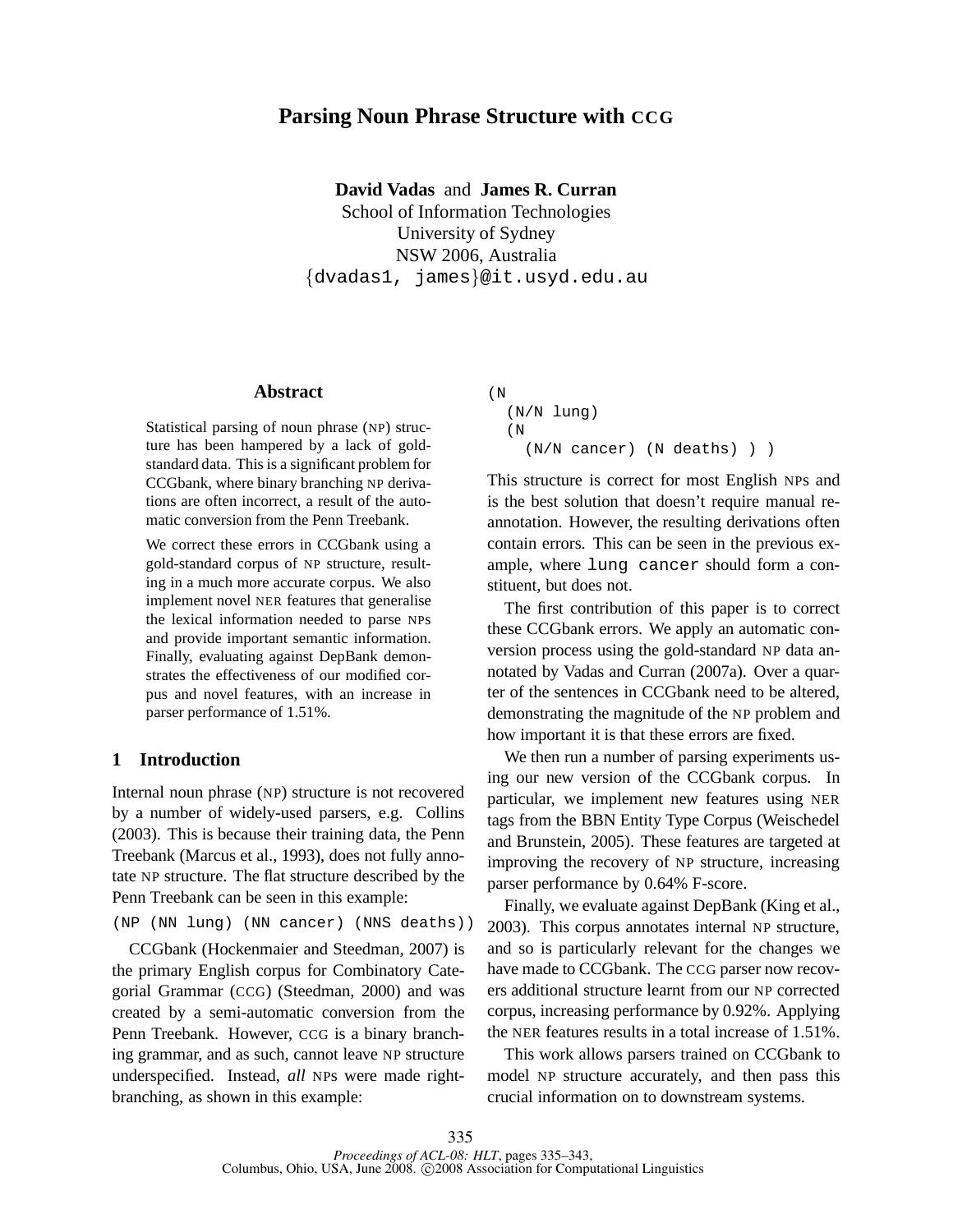

Figure 1: (a) Incorrect CCG derivation from Hockenmaier and Steedman (2007) (b) The correct derivation

## **2 Background**

Parsing of NPs is typically framed as NP bracketing, where the task is limited to discriminating between left and right-branching NPs of three nouns only:

- *(crude oil) prices* left-branching
- *world (oil prices)* right-branching

Lauer (1995) presents two models to solve this problem: the adjacency model, which compares the association strength between words 1–2 to words 2–3; and the dependency model, which compares words 1–2 to words 1–3. Lauer (1995) experiments with a data set of 244 NPs, and finds that the dependency model is superior, achieving 80.7% accuracy.

Most NP bracketing research has used Lauer's data set. Because it is a very small corpus, most approaches have been unsupervised, measuring association strength with counts from a separate large corpus. Nakov and Hearst (2005) use search engine hit counts and extend the query set with typographical markers. This results in 89.3% accuracy.

Recently, Vadas and Curran (2007a) annotated internal NP structure for the entire Penn Treebank, providing a large gold-standard corpus for NP bracketing. Vadas and Curran (2007b) carry out supervised experiments using this data set of 36,584 NPs, outperforming the Collins (2003) parser.

The Vadas and Curran (2007a) annotation scheme inserts NML and JJP brackets to describe the correct NP structure, as shown below:

(NP (NML (NN lung) (NN cancer) ) (NNS deaths) )

We use these brackets to determine new goldstandard CCG derivations in Section 3.

### **2.1 Combinatory Categorial Grammar**

Combinatory Categorial Grammar (CCG) (Steedman, 2000) is a type-driven, lexicalised theory of grammar. Lexical categories (also called *supertags*) are made up of basic atoms such as  $S$  (Sentence) and NP (Noun Phrase), which can be combined to form complex categories. For example, a transitive verb such as bought (as in IBM bought the company) would have the category:  $(S\backslash NP)/NP$ . The slashes indicate the directionality of arguments, here two arguments are expected: an NP subject on the left; and an NP object on the right. Once these arguments are filled, a sentence is produced.

Categories are combined using combinatory rules such as forward and backward application:

$$
X/Y \quad Y \quad \Rightarrow \quad X \quad (\geq) \tag{1}
$$

$$
Y \tX \setminus Y \Rightarrow X \t(<) \t(2)
$$

Other rules such as composition and type-raising are used to analyse some linguistic constructions, while retaining the canonical categories for each word. This is an advantage of CCG, allowing it to recover long-range dependencies without the need for postprocessing, as is the case for many other parsers.

In Section 1, we described the incorrect NP structures in CCGbank, but a further problem that highlights the need to improve NP derivations is shown in Figure 1. When a conjunction occurs in an NP, a non-CCG rule is required in order to reach a parse:

$$
conj \tN \Rightarrow N \t(3)
$$

This rule treats the conjunction in the same manner as a modifier, and results in the incorrect derivation shown in Figure 1(a). Our work creates the correct CCG derivation, shown in Figure 1(b), and removes the need for the grammar rule in (3).

Honnibal and Curran (2007) have also made changes to CCGbank, aimed at better differentiating between complements and adjuncts. PropBank (Palmer et al., 2005) is used as a gold-standard to inform these decisions, similar to the way that we use the Vadas and Curran (2007a) data.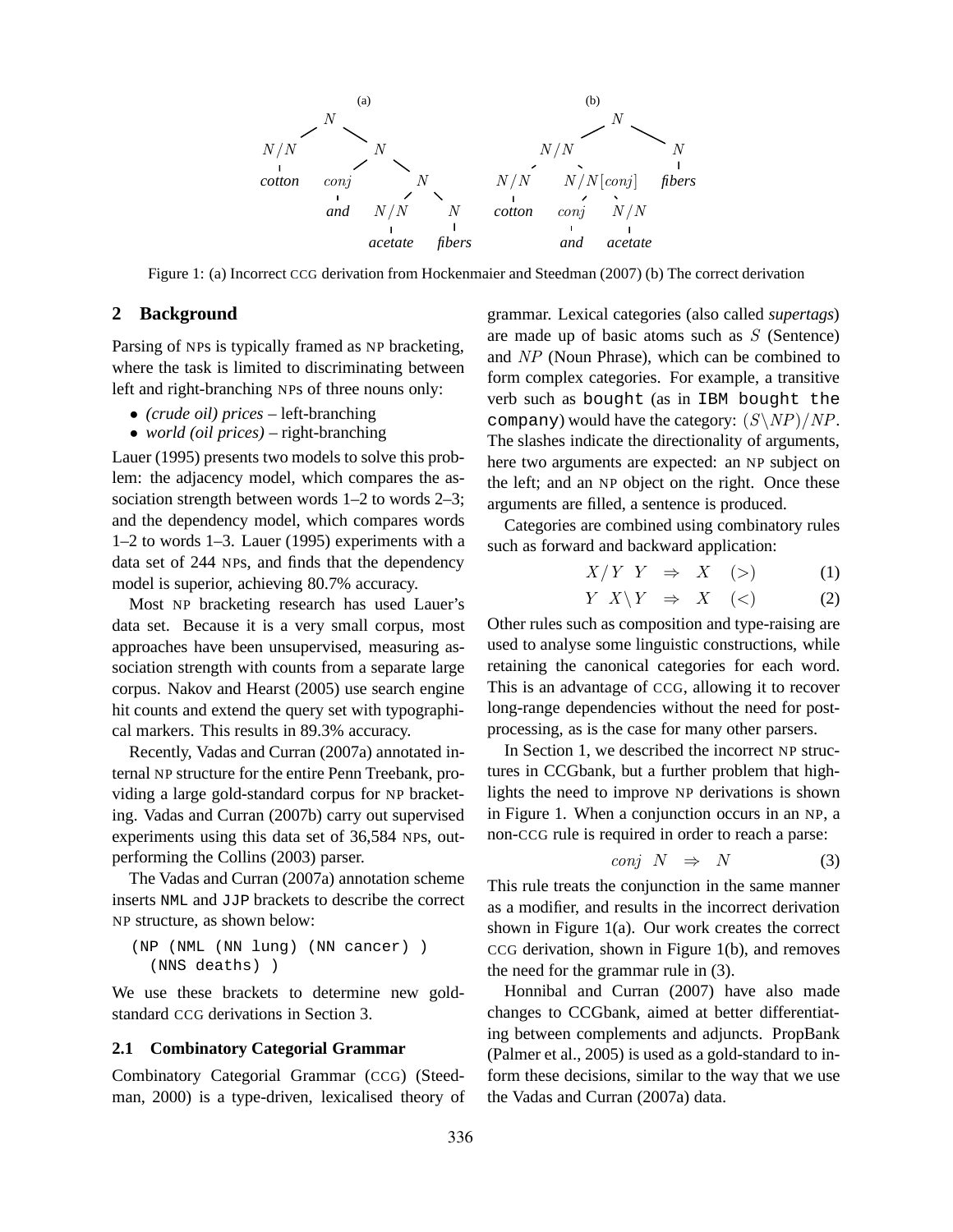

Figure 2: (a) Original right-branching CCGbank (b) Left-branching (c) Left-branching with new supertags

## **2.2 CCG parsing**

The C&C CCG parser (Clark and Curran, 2007b) is used to perform our experiments, and to evaluate the effect of the changes to CCGbank. The parser uses a two-stage system, first employing a supertagger (Bangalore and Joshi, 1999) to propose lexical categories for each word, and then applying the CKY chart parsing algorithm. A log-linear model is used to identify the most probable derivation, which makes it possible to add the novel features we describe in Section 4, unlike a PCFG.

The C&C parser is evaluated on predicateargument dependencies derived from CCGbank. These dependencies are represented as 5-tuples:  $\langle h_f, f, s, h_a, l \rangle$ , where  $h_f$  is the head of the predicate; f is the supertag of  $h_f$ ; s describes which argument of f is being filled;  $h_a$  is the head of the argument; and l encodes whether the dependency is local or long-range. For example, the dependency encoding company as the object of bought (as in IBM bought the company) is represented by:

$$
\langle bought, (S \backslash NP_1) / NP_2, 2, company, - \rangle \quad (4)
$$

This is a local dependency, where company is filling the second argument slot, the object.

## **3 Conversion Process**

This section describes the process of converting the Vadas and Curran (2007a) data to CCG derivations. The tokens dominated by NML and JJP brackets in the source data are formed into constituents in the corresponding CCGbank sentence. We generate the two forms of output that CCGbank contains: AUTO files, which represent the tree structure of each sentence; and PARG files, which list the word–word dependencies (Hockenmaier and Steedman, 2005).

We apply one preprocessing step on the Penn Treebank data, where if multiple tokens are enclosed by brackets, then a NML node is placed around those tokens. For example, we would insert the NML bracket shown below:

```
(NP (DT a) (-LRB--LRB-)(NML (RB very) (JJ negative) )
  (-RRB- -RRB-) (NN reaction) )
```
This simple heuristic captures NP structure not explicitly annotated by Vadas and Curran (2007a).

The conversion algorithm applies the following steps for each NML or JJP bracket:

- 1. Identify the CCGbank *lowest spanning node*, the lowest constituent that covers all of the words in the NML or JJP bracket;
- 2. flatten the lowest spanning node, to remove the right-branching structure;
- 3. insert new left-branching structure;
- 4. identify heads;
- 5. assign supertags;
- 6. generate new dependencies.

As an example, we will follow the conversion process for the NML bracket below:

```
(NP (NML (NN lung) (NN cancer) )
  (NNS deaths) )
```
The corresponding lowest spanning node, which incorrectly has cancer deaths as a constituent, is shown in Figure 2(a). To flatten the node, we recursively remove brackets that partially overlap the NML bracket. Nodes that don't overlap at all are left intact. This process results in a list of nodes (which may or may not be leaves), which in our example is [lung, cancer, deaths]. We then insert the correct left-branching structure, shown in Figure 2(b). At this stage, the supertags are still incomplete.

Heads are then assigned using heuristics adapted from Hockenmaier and Steedman (2007). Since we are applying these to CCGbank NP structures rather than the Penn Treebank, the POS tag based heuristics are sufficient to determine heads accurately.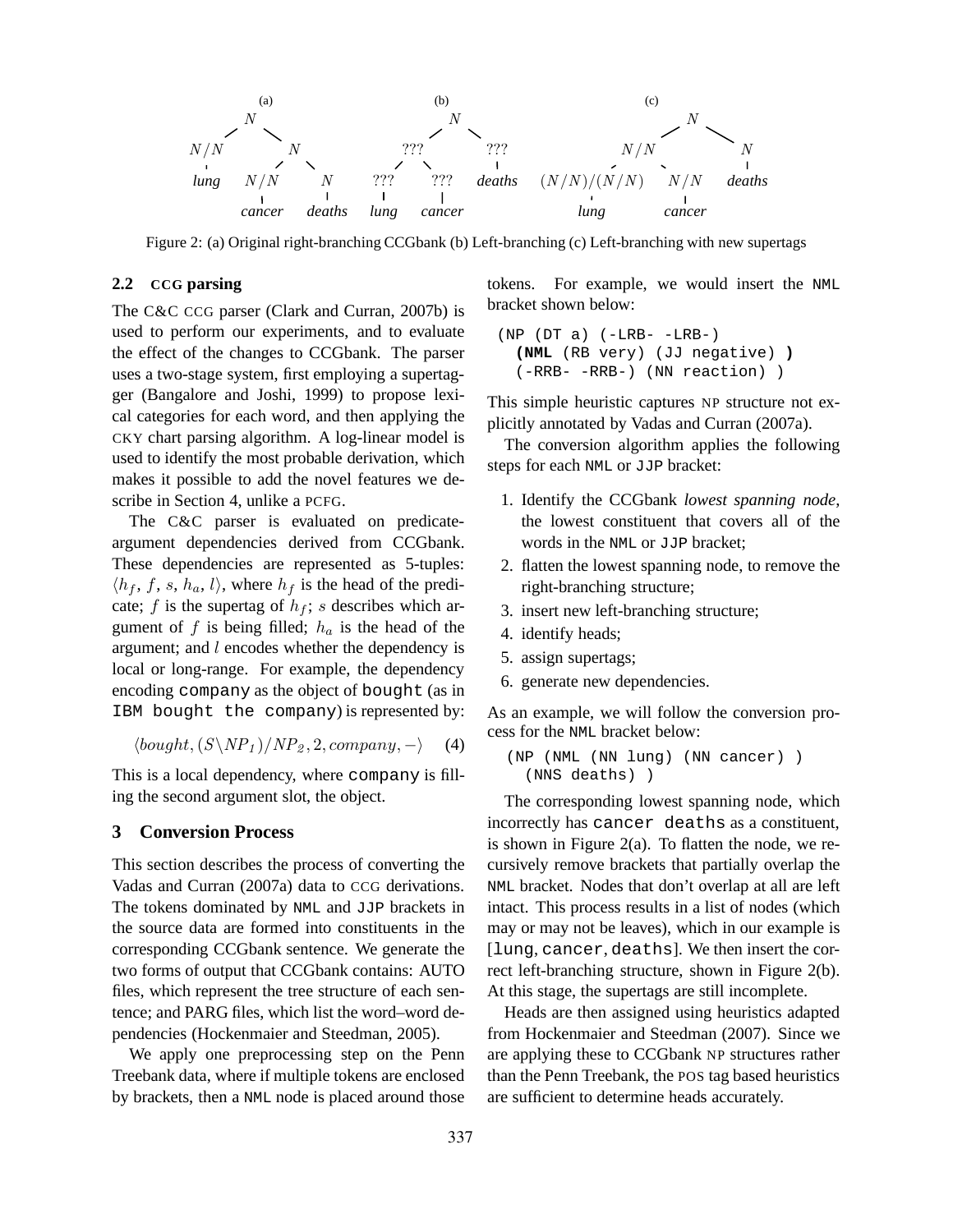Finally, we assign supertags to the new structure. We want to make the minimal number of changes to the entire sentence derivation, and so the supertag of the dominating node is fixed. Categories are then propagated recursively down the tree. For a node with category  $X$ , its head child is also given the category  $X$ . The non-head child is always treated as an adjunct, and given the category  $X/X$  or  $X\setminus X$  as appropriate. Figure 2(c) shows the final result of this step for our example.

## **3.1 Dependency generation**

The changes described so far have generated the new tree structure, but the last step is to generate new dependencies. We recursively traverse the tree, at each level creating a dependency between the heads of the left and right children. These dependencies are never long-range, and therefore easy to deal with. We may also need to change dependencies reaching from inside to outside the NP, if the head(s) of the NP have changed. In these cases we simply replace the old head(s) with the new one(s) in the relevant dependencies. The number of heads may change because we now analyse conjunctions correctly.

In our example, the original dependencies were:

$$
\langle lung, N/N_1, 1, deaths, - \rangle \tag{5}
$$

$$
\langle cancer, N/N_1, 1, deaths, - \rangle \tag{6}
$$

while after the conversion process,  $(5)$  becomes:

$$
\langle lung, (N/N_1)/(N/N)_2, 2, cancer, - \rangle \tag{7}
$$

To determine that the conversion process worked correctly, we manually inspected its output for unique tree structures in Sections 00–07. This identified problem cases to correct, such as those described in the following section.

### **3.2 Exceptional cases**

Firstly, when the lowest spanning node covers the NML or JJP bracket exactly, no changes need to be made to CCGbank. These cases occur when CCGbank already received the correct structure during the original conversion process. For example, brackets separating a possessive from its possessor were detected automatically.

A more complex case is conjunctions, which do not follow the simple head/adjunct method of assigning supertags. Instead, conjuncts are identified during the head-finding stage, and then assigned the supertag dominating the entire coordination. Intervening non-conjunct nodes are given the same category with the *conj* feature, resulting in a derivation that can be parsed with the standard CCGbank binary coordination rules:

$$
conj \tX \Rightarrow X[conj] \t(8)
$$

$$
X \t X[conj] \Rightarrow X \t(9)
$$

The derivation in Figure 1(b) is produced by these corrections to coordination derivations. As a result, applications of the non-CCG rule shown in (3) have been reduced from 1378 to 145 cases.

Some POS tags require special behaviour. Determiners and possessive pronouns are both usually given the supertag  $NP[nb]/N$ , and this should not be changed by the conversion process. Accordingly, we do not alter tokens with POS tags of DT and PRP\$. Instead, their sibling node is given the category  $N$ and their parent node is made the head. The parent's sibling is then assigned the appropriate adjunct category (usually  $NP\setminus NP$ ). Tokens with punctuation POS tags<sup>1</sup> do not have their supertag changed either.

Finally, there are cases where the lowest spanning node covers a constituent that should not be changed. For example, in the following NP: (NP

```
(NML (NN lower) (NN court) )
(JJ final) (NN ruling) )
```
with the original CCGbank lowest spanning node:

```
(N (N/N lower)
  (N (N/N court)
    (N (N/N final) (N ruling) ) ) )
```
the final ruling node should not be altered. It may seem trivial to process in this case, but consider a similarly structured NP: lower court ruling that the U.S. can bar the use of... Our minimalist approach avoids reanalysing the many linguistic constructions that can be dominated by NPs, as this would reinvent the creation of CCGbank. As a result, we only flatten those constituents that partially overlap the NML or JJP bracket. The existing structure and dependencies of other constituents are retained. Note that we are still converting every NML and JJP bracket, as even in the subordinate clause example, only the structure around lower court needs to be altered.

<sup>&</sup>lt;sup>1</sup> period, comma, colon, and left and right bracket.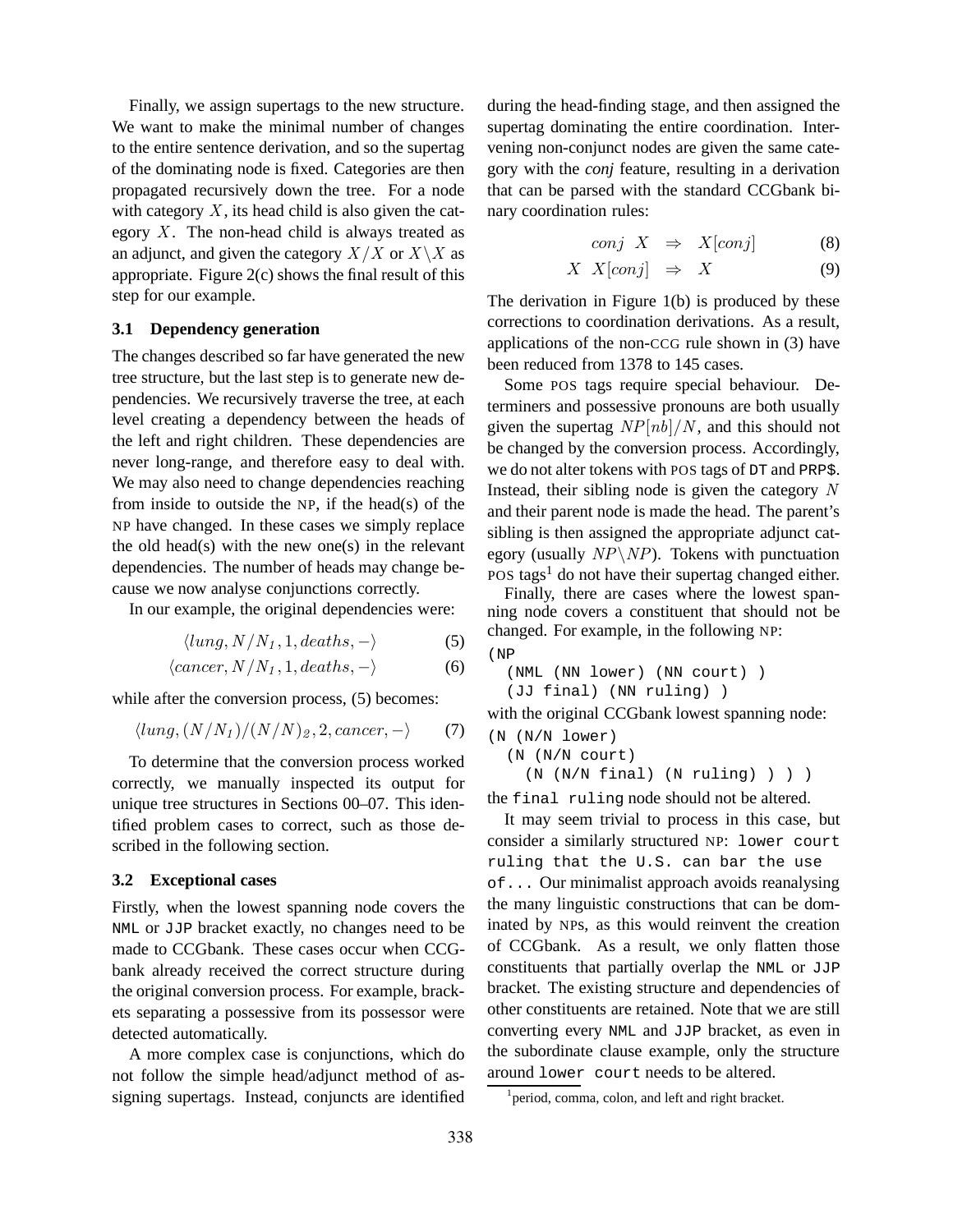| world 's largest aid<br>the<br>donor                                                                                                         | the<br>world<br>$^{\prime}$ s                            | largest aid donor |
|----------------------------------------------------------------------------------------------------------------------------------------------|----------------------------------------------------------|-------------------|
| $\overline{NP[nb]/N}$ $\overline{N/N}$ $\overline{N}$ $\overline{NP\backslash NP}$ $\overline{NP\backslash NP}$ $\overline{NP\backslash NP}$ | $\overline{NP[nb]/N}$ N $(NP[nb]/N)\$ $NP$ $N/N$ $N/N$ N |                   |
| $\overline{N}$                                                                                                                               | NP                                                       | N                 |
| NP                                                                                                                                           | NP[nb]/N                                                 | N                 |
| NP                                                                                                                                           | NP                                                       |                   |
| NP                                                                                                                                           |                                                          |                   |
| NP                                                                                                                                           |                                                          |                   |
| (a)                                                                                                                                          | (b)                                                      |                   |

| Figure 3: CCGbank derivations for possessives |  |
|-----------------------------------------------|--|
|-----------------------------------------------|--|

|                                  | #   | $\frac{0}{0}$ |
|----------------------------------|-----|---------------|
| Possessive                       | 224 | 43.75         |
| Left child contains DT/PRP\$     | 87  | 16.99         |
| Couldn't assign to non-leaf      | 66  | 12.89         |
| Conjunction                      | 35  | 6.84          |
| Automatic conversion was correct | 26  | 5.08          |
| Entity with internal brackets    | 23  | 4.49          |
| DT                               | 22  | 4.30          |
| NML/JJP bracket is an error      | 12  | 2.34          |
| Other                            | 17  | 3.32          |
| Total                            | 512 |               |

Table 1: Manual analysis

#### **3.3 Manual annotation**

A handful of problems that occurred during the conversion process were corrected manually. The first indicator of a problem was the presence of a possessive. This is unexpected, because possessives were already bracketed properly when CCGbank was originally created (Hockenmaier, 2003, §3.6.4). Secondly, a non-flattened node should not be assigned a supertag that it did not already have. This is because, as described previously, a non-leaf node could dominate any kind of structure. Finally, we expect the lowest spanning node to cover only the NML or JJP bracket and one more constituent to the right. If it doesn't, because of unusual punctuation or an incorrect bracket, then it may be an error. In all these cases, which occur throughout the corpus, we manually analysed the derivation and fixed any errors that were observed.

512 cases were flagged by this approach, or 1.90% of the 26,993 brackets converted to CCG. Table 1 shows the causes of these problems. The most common cause of errors was possessives, as the conversion process highlighted a number of instances where the original CCGbank analysis was incorrect. An example of this error can be seen in Figure 3(a), where the possessive doesn't take any arguments. Instead, *largest aid donor* incorrectly modifies the NP one word at a time. The correct derivation after manual analysis is in (b).

The second-most common cause occurs when there is apposition inside the NP. This can be seen in Figure 4. As there is no punctuation on which to coordinate (which is how CCGbank treats most appositions) the best derivation we can obtain is to have *Victor Borge* modify the preceding NP.

The final step in the conversion process was to validate the corpus against the CCG grammar, first by those productions used in the existing CCGbank, and then against those actually licensed by CCG (with pre-existing ungrammaticalities removed). Sixteen errors were identified by this process and subsequently corrected by manual analysis.

In total, we have altered 12,475 CCGbank sentences (25.5%) and 20,409 dependencies (1.95%).

#### **4 NER features**

Named entity recognition (NER) provides information that is particularly relevant for NP parsing, simply because entities are nouns. For example, knowing that Air Force is an entity tells us that Air Force contract is a left-branching NP.

Vadas and Curran (2007a) describe using NE tags during the annotation process, suggesting that NERbased features will be helpful in a statistical model. There has also been recent work combining NER and parsing in the biomedical field. Lewin (2007) experiments with detecting base-NPs using NER information, while Buyko et al. (2007) use a CRF to identify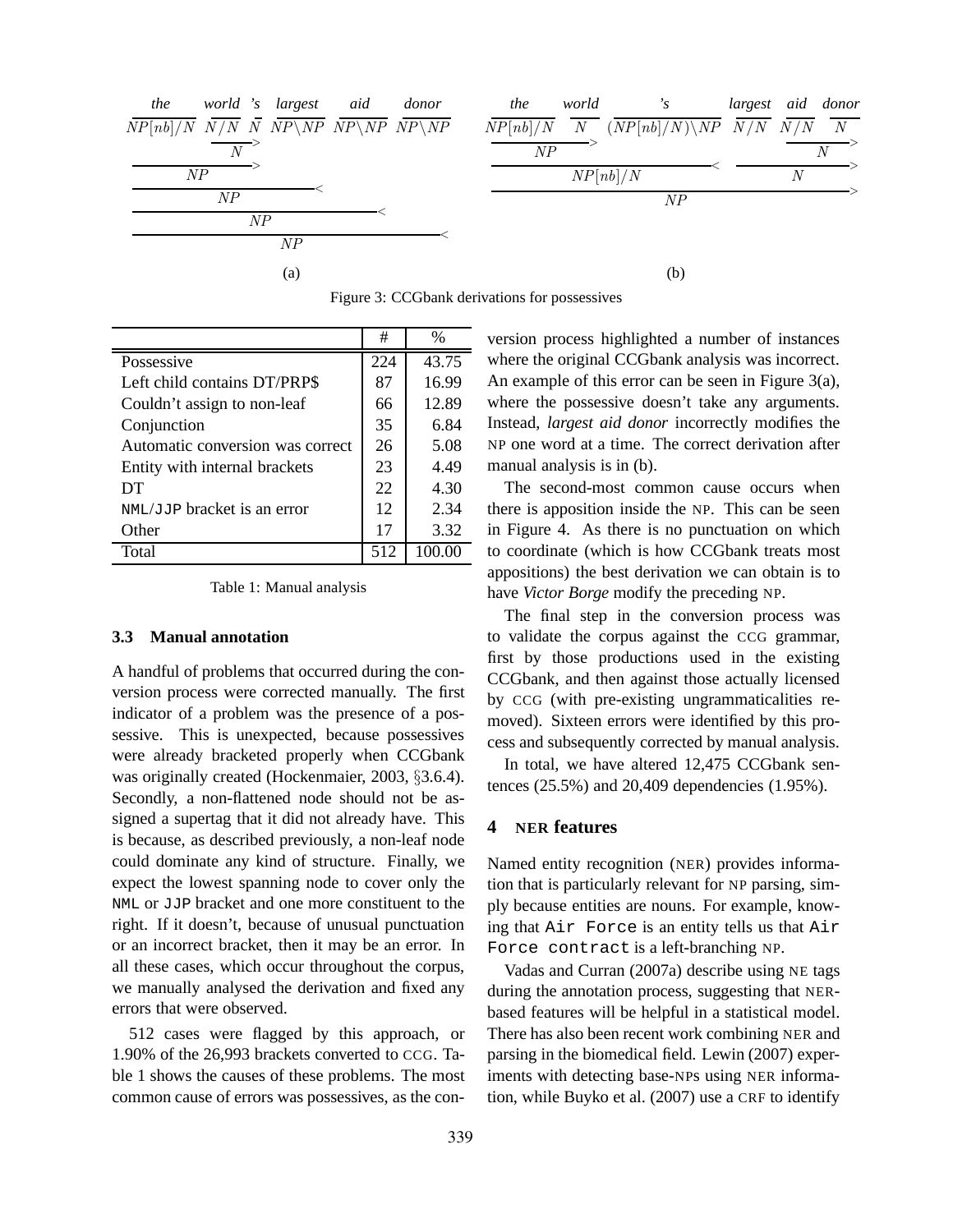

Figure 4: CCGbank derivations for apposition with DT

coordinate structure in biological named entities.

We draw NE tags from the BBN Entity Type Corpus (Weischedel and Brunstein, 2005), which describes 28 different entity types. These include the standard person, location and organization classes, as well person descriptions (generally occupations), NORP (National, Other, Religious or Political groups), and works of art. Some classes also have finer-grained subtypes, although we use only the coarse tags in our experiments.

Clark and Curran (2007b) has a full description of the C&C parser's pre-existing features, to which we have added a number of novel NER-based features. Many of these features generalise the head words and/or POS tags that are already part of the feature set. The results of applying these features are described in Sections 5.3 and 6.

The first feature is a simple lexical feature, describing the NE tag of each token in the sentence. This feature, and all others that we describe here, are not active when the NE tag(s) are **O**, as there is no NER information from tokens that are not entities.

The next group of features is based on the local tree (a parent and two child nodes) formed by every grammar rule application. We add a feature where the rule being applied is combined with the parent's NE tag. For example, when joining two constituents<sup>2</sup>:  $\langle$  five, CD, **CARD**,  $N / N$  and  $\langle$ Europeans, NNPS, **NORP**,  $N \rangle$ , the feature is:

#### $N \rightarrow N/N N +$ **NORP**

as the head of the constituent is Europeans.

In the same way, we implement features that combine the grammar rule with the child nodes. There are already features in the model describing each combination of the children's head words and POS tags, which we extend to include combinations with the NE tags. Using the same example as above, one of the new features would be:

 $N \rightarrow N/N N +$ **CARD** + **NORP** 

The last group of features is based on the NE category spanned by each constituent. We identify constituents that dominate tokens that all have the same NE tag, as these nodes will not cause a "crossing bracket" with the named entity. For example, the constituent Force contract, in the NP Air Force contract, spans two different NE tags, and should be penalised by the model. Air Force, on the other hand, only spans **ORG** tags, and should be preferred accordingly.

We also take into account whether the constituent spans the *entire* named entity. Combining these nodes with others of different NE tags should *not* be penalised by the model, as the NE must combine with the rest of the sentence at some point.

These NE spanning features are implemented as the grammar rule in combination with the parent node or the child nodes. For the former, one feature is active when the node spans the entire entity, and another is active in other cases. Similarly, there are four features for the child nodes, depending on whether neither, the left, the right or both nodes span the entire NE. As an example, if the Air Force constituent were being joined with contract, then the child feature would be:

 $N \rightarrow N/N N + \text{LEFT} + \text{ORG} + \text{O}$ 

assuming that there are more **O** tags to the right.

#### **5 Experiments**

Our experiments are run with the C&C CCG parser (Clark and Curran, 2007b), and will evaluate the changes made to CCGbank, as well as the effectiveness of the NER features. We train on Sections 02- 21, and test on Section 00.

 $2$ These 4-tuples are the node's head, POS, NE, and supertag.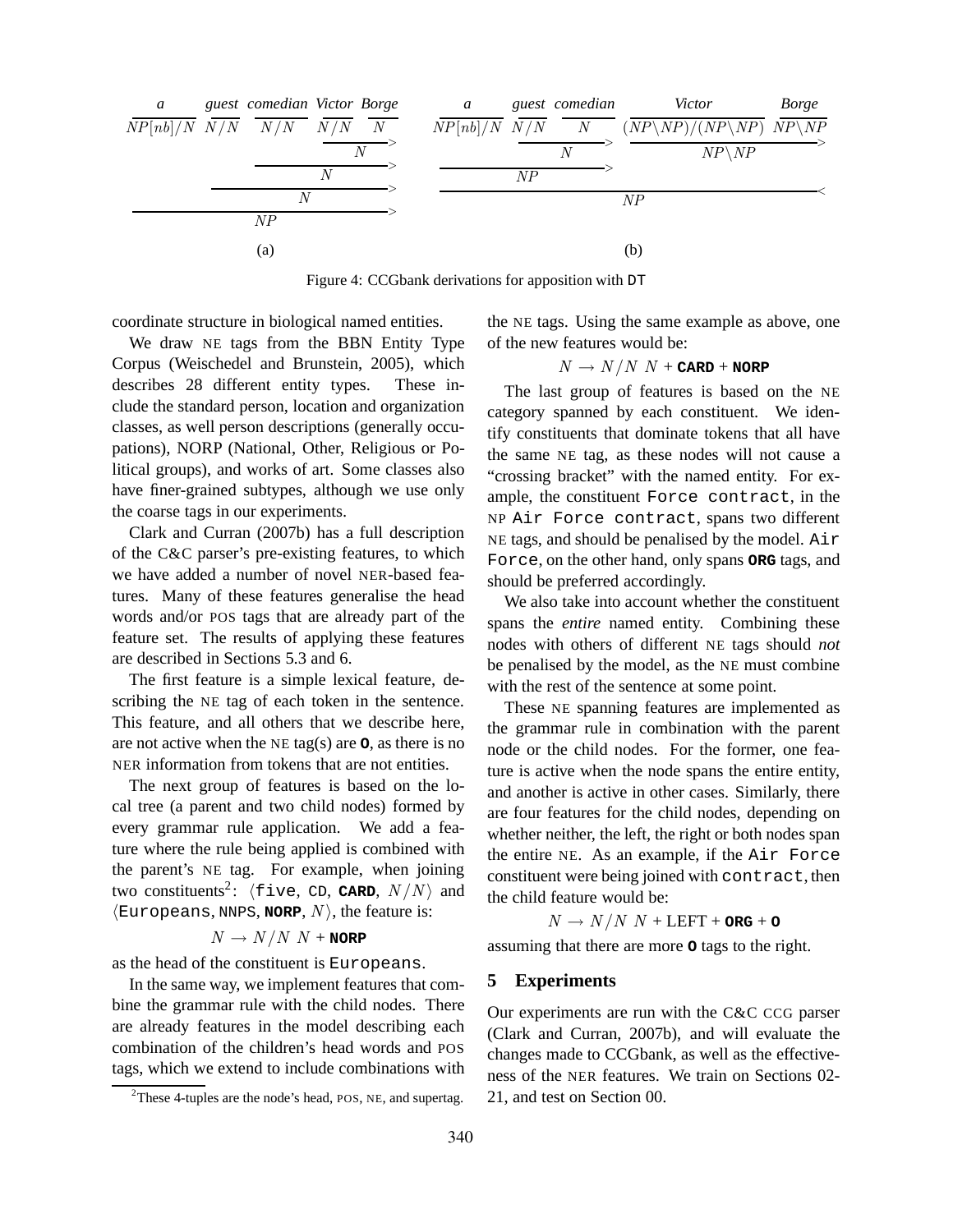|                            |       | PREC   RECALL   F-SCORE |       |
|----------------------------|-------|-------------------------|-------|
| Original                   | 91.85 | 92.67                   | 92.26 |
| NP corrected $\vert$ 91.22 |       | 92.08                   | 91.65 |

|              | <b>PREC</b> | <b>RECALL</b> | <b>F-SCORE</b> |
|--------------|-------------|---------------|----------------|
| Original     | 85.34       | 84.55         | 84.94          |
| NP corrected | 85.08       | 84.17         | 84.63          |

### **5.1 Supertagging**

Before we begin full parsing experiments, we evaluate on the supertagger alone. The supertagger is an important stage of the CCG parsing process, its results will affect performance in later experiments.

Table 2 shows that F-score has dropped by 0.61%. This is not surprising, as the conversion process has increased the ambiguity of supertags in NPs. Previously, a bare NP could only have a sequence of  $N/N$ tags followed by a final  $N$ . There are now more complex possibilities, equal to the Catalan number of the length of the NP.

### **5.2 Initial parsing results**

We now compare parser performance on our NP corrected version of the corpus to that on original CCGbank. We are using the normal-form parser model and report labelled precision, recall and F-score for all dependencies. The results are shown in Table 3.

The F-score drops by 0.31% in our new version of the corpus. However, this comparison is not entirely fair, as the original CCGbank test data does not include the NP structure that the NP corrected model is being evaluated on. Vadas and Curran (2007a) experienced a similar drop in performance on Penn Treebank data, and noted that the F-score for NML and JJP brackets was about 20% lower than the overall figure. We suspect that a similar effect is causing the drop in performance here.

Unfortunately, there are no explicit NML and JJP brackets to evaluate on in the CCG corpus, and so an NP structure only figure is difficult to compute. Recall can be calculated by marking those dependencies altered in the conversion process, and evaluating only on them. Precision cannot be measured in this

|              | PREC  | <b>RECALL</b> | I F-SCORE |
|--------------|-------|---------------|-----------|
| Original     | 83.65 | 82.81         | 83.23     |
| NP corrected | 83.31 | 82.33         | 82.82     |

Table 4: Parsing results with automatic POS tags

|              | <b>PREC</b> | <b>RECALL</b> | <b>F-SCORE</b> |
|--------------|-------------|---------------|----------------|
| Original     | 86.00       | 85.15         | 85.58          |
| NP corrected | 85.71       | 84.83         | 85.27          |

Table 5: Parsing results with NER features

way, as NP dependencies remain undifferentiated in parser output. The result is a recall of 77.03%, which is noticeably lower than the overall figure.

We have also experimented with using automatically assigned POS tags. These tags are accurate with an F-score of 96.34%, with precision 96.20% and recall 96.49%. Table 4 shows that, unsurprisingly, performance is lower without the goldstandard data. The NP corrected model drops an additional 0.1% F-score over the original model, suggesting that POS tags are particularly important for recovering internal NP structure. Evaluating NP dependencies only, in the same manner as before, results in a recall figure of 75.21%.

#### **5.3 NER features results**

Table 5 shows the results of adding the NER features we described in Section 4. Performance has increased by 0.64% on both versions of the corpora. It is surprising that the NP corrected increase is not larger, as we would expect the features to be less effective on the original CCGbank. This is because incorrect right-branching NPs such as *Air Force contract* would introduce noise to the NER features.

Table 6 presents the results of using automatically assigned POS and NE tags, i.e. parsing raw text. The NER tagger achieves 84.45% F-score on all non-**O** classes, with precision being 78.35% and recall 91.57%. We can see that parsing F-score has dropped by about 2% compared to using goldstandard POS and NER data, however, the NER features still improve performance by about 0.3%.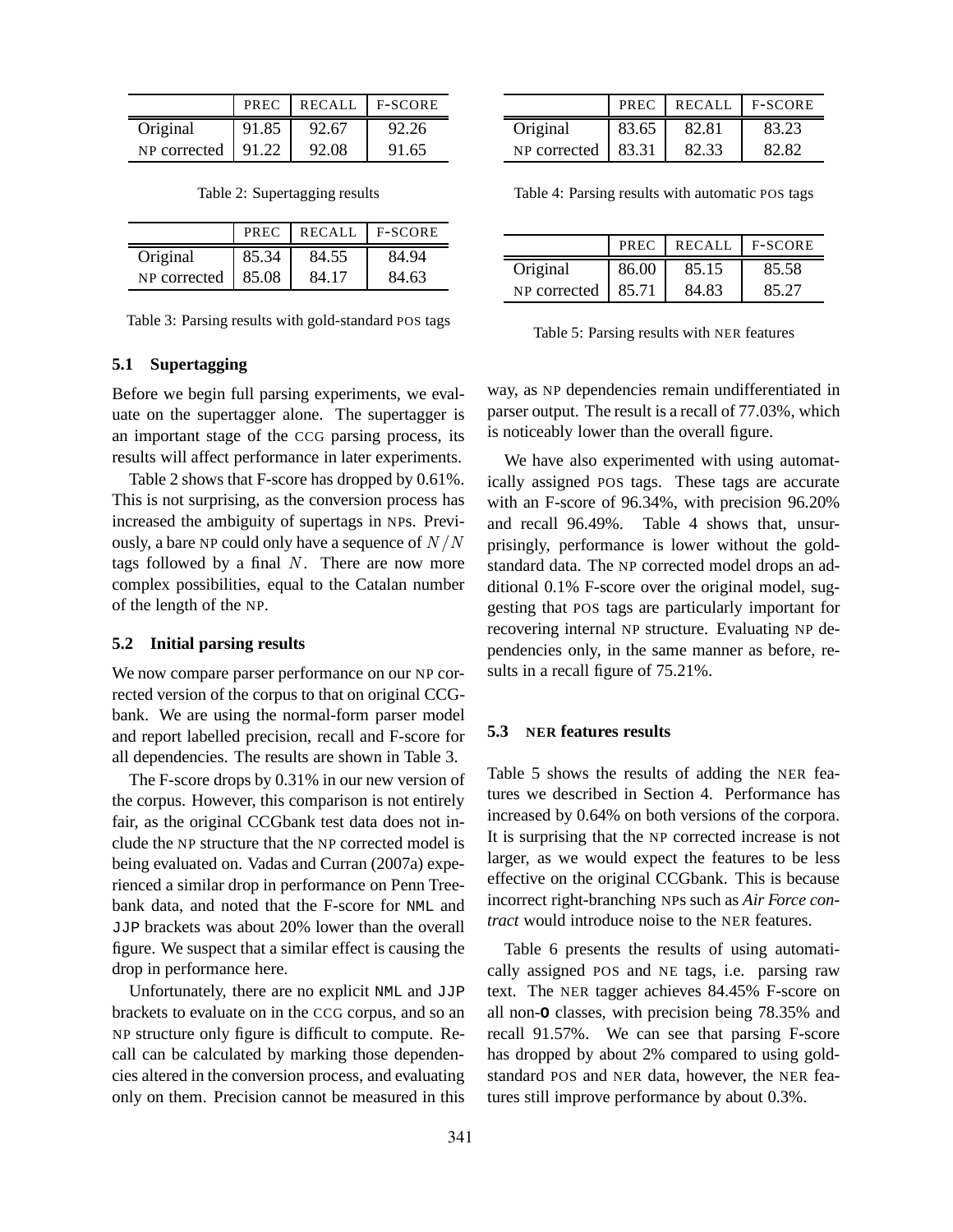|                            | PREC  | RECALL   F-SCORE |       |
|----------------------------|-------|------------------|-------|
| Original                   | 83.92 | 83.06            | 83.49 |
| NP corrected $\vert$ 83.62 |       | 82.65            | 83.14 |

Table 6: Parsing results with automatic POS and NE tags

## **6 DepBank evaluation**

One problem with the evaluation in the previous section, is that the original CCGbank is not expected to recover internal NP structure, making its task easier and inflating its performance. To remove this variable, we carry out a second evaluation against the Briscoe and Carroll (2006) reannotation of Dep-Bank (King et al., 2003), as described in Clark and Curran (2007a). Parser output is made similar to the grammatical relations (GRs) of the Briscoe and Carroll (2006) data, however, the conversion remains complex. Clark and Curran (2007a) report an upper bound on performance, using gold-standard CCGbank dependencies, of 84.76% F-score.

This evaluation is particularly relevant for NPs, as the Briscoe and Carroll (2006) corpus *has* been annotated for internal NP structure. With our new version of CCGbank, the parser will be able to recover these GRs correctly, where before this was unlikely.

Firstly, we show the figures achieved using goldstandard CCGbank derivations in Table 7. In the NP corrected version of the corpus, performance has increased by 1.02% F-score. This is a reversal of the results in Section 5, and demonstrates that correct NP structure improves parsing performance, rather than reduces it. Because of this increase to the upper bound of performance, we are now even closer to a true formalism-independent evaluation.

We now move to evaluating the C&C parser itself and the improvement gained by the NER features. Table 8 show our results, with the NP corrected version outperforming original CCGbank by 0.92%. Using the NER features has also caused an increase in F-score, giving a total improvement of 1.51%. These results demonstrate how successful the correcting of NPs in CCGbank has been.

Furthermore, the performance increase of 0.59% on the NP corrected corpus is more than the 0.25% increase on the original. This demonstrates that NER features are particularly helpful for NP structure.

|              | PREC  | RECALL | $F-SCORE$ |
|--------------|-------|--------|-----------|
| Original     | 86.86 | 81.61  | 84.15     |
| NP corrected | 87.97 | 82.54  | 85.17     |

Table 7: DepBank gold-standard evaluation

|                   | PREC  | <b>RECALL</b> | <b>F-SCORE</b> |
|-------------------|-------|---------------|----------------|
| Original          | 82.57 | 81.29         | 81.92          |
| NP corrected      | 83.53 | 82.15         | 82.84          |
| Original, NER     | 82.87 | 81.49         | 82.17          |
| NP corrected, NER | 84.12 | 82.75         | 83.43          |

Table 8: DepBank evaluation results

## **7 Conclusion**

The first contribution of this paper is the application of the Vadas and Curran (2007a) data to Combinatory Categorial Grammar. Our experimental results have shown that this more accurate representation of CCGbank's NP structure increases parser performance. Our second major contribution is the introduction of novel NER features, a source of semantic information previously unused in parsing.

As a result of this work, internal NP structure is now recoverable by the C&C parser, a result demonstrated by our total performance increase of 1.51% F-score. Even when parsing raw text, without gold standard POS and NER tags, our approach has resulted in performance gains.

In addition, we have made possible further increases to NP structure accuracy. New features can now be implemented and evaluated in a CCG parsing context. For example, bigram counts from a very large corpus have already been used in NP bracketing, and could easily be applied to parsing. Similarly, additional supertagging features can now be created to deal with the increased ambiguity in NPs.

Downstream NLP components can now exploit the crucial information in NP structure.

### **Acknowledgements**

We would like to thank Mark Steedman and Matthew Honnibal for help with converting the NP data to CCG; and the anonymous reviewers for their helpful feedback. This work has been supported by the Australian Research Council under Discovery Project DP0665973.